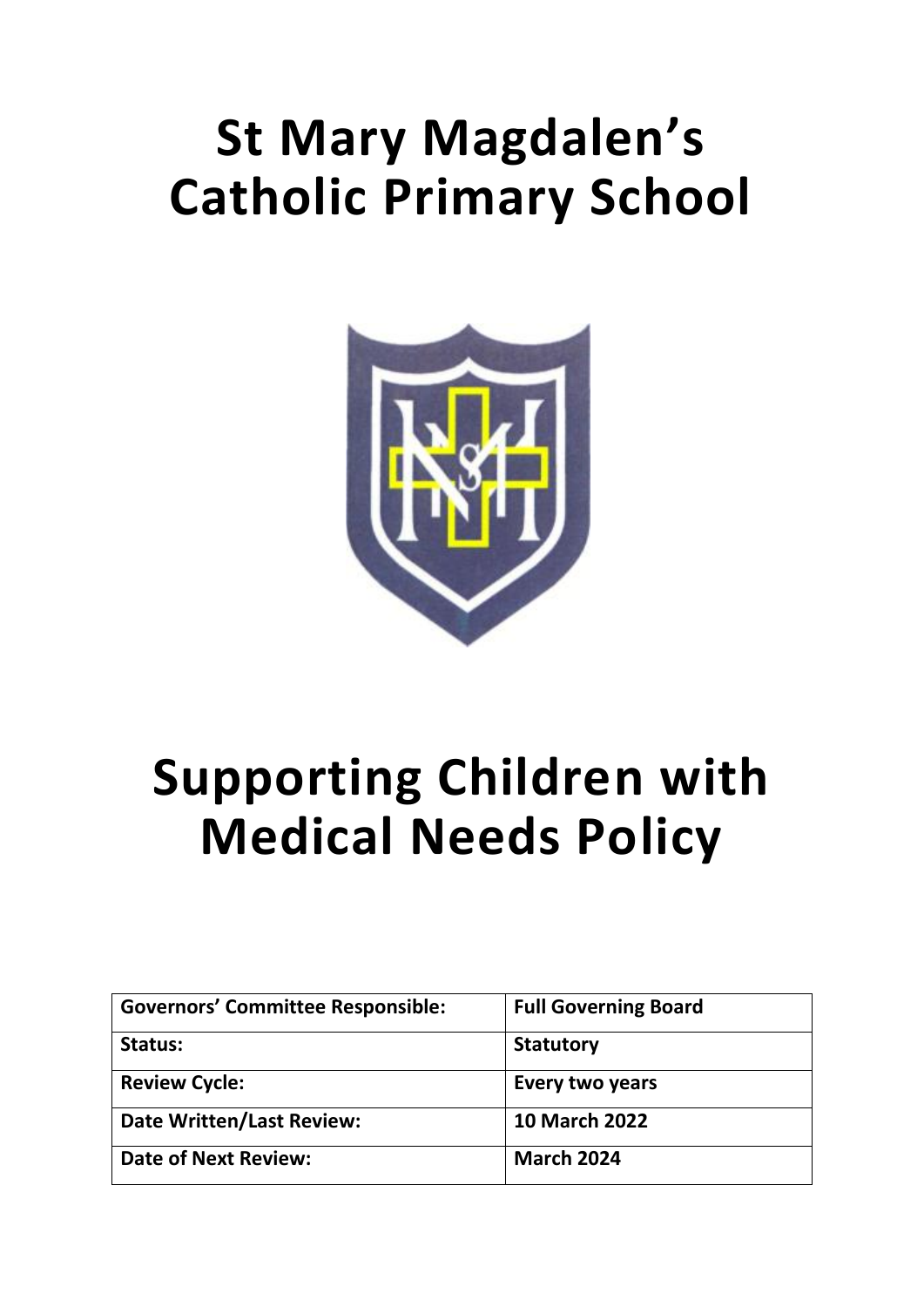**We are a Roman Catholic community, placing God at the centre of our lives. Christian values permeate every aspect of the school day. As a small friendly school, we aim to produce the warmth and intimacy of the family. We recognise each individual as special and loved by God, caring for one another and fostering love, trust and respect. When mistakes are made we recognise them as opportunities for learning and consequent reconciliation.**

**We aim to help all children fulfil their potential. We have high expectations of the children; we want them to do their best socially, personally, academically and spiritually.**

**We recognise each child's full entitlement to education. We value children's uniqueness and endeavour to nurture their potential. We strive to promote in them a sense of personal worth and self-confidence, as well as an awareness of their responsibilities to self and others.**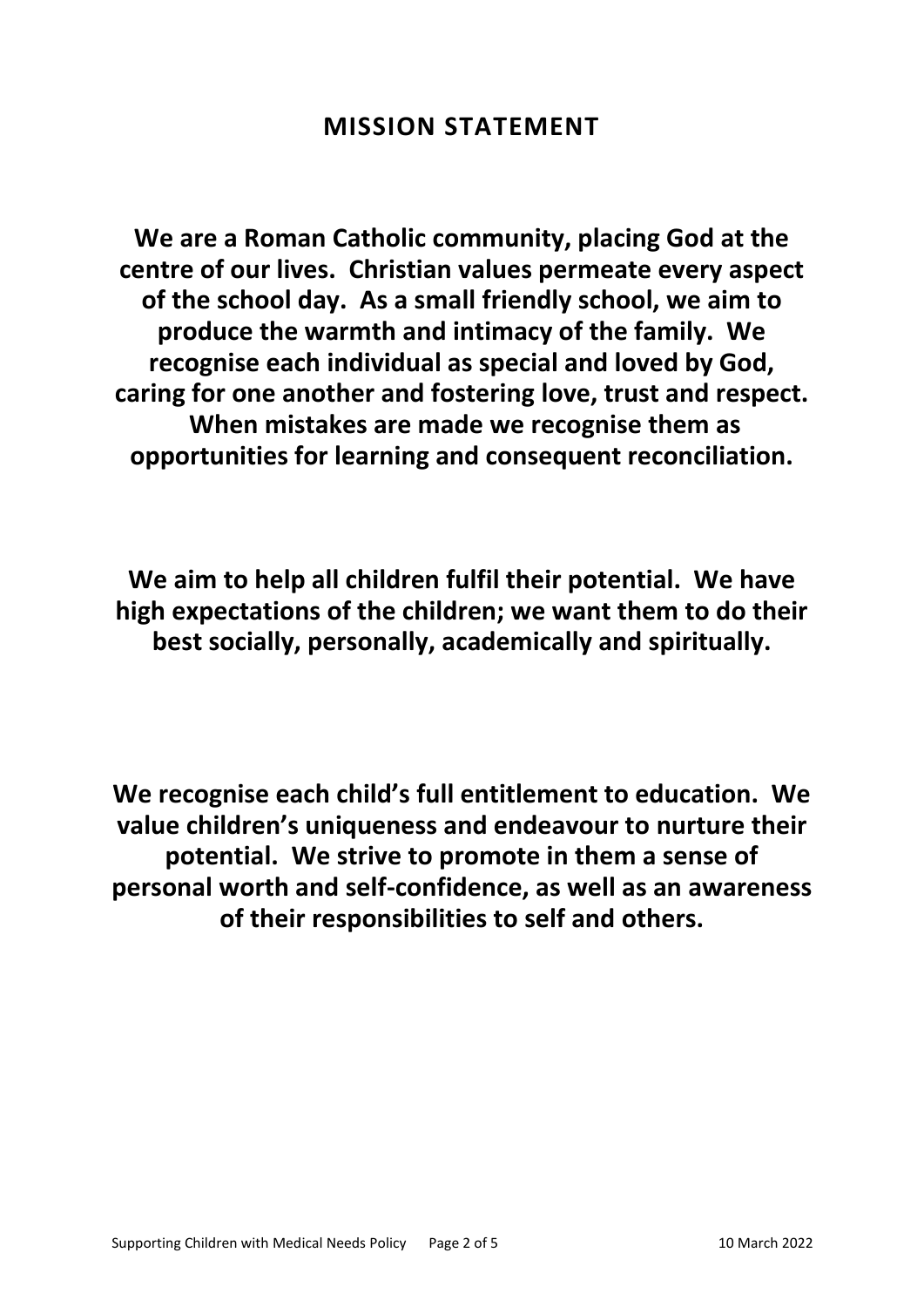## **PURPOSE**

The policy is part of our overall strategy to safeguard and promote the welfare of all children. We recognise that pupils with medical conditions need to be properly supported so that they have full access to education, including physical activities and out of school visits.

#### **WHO/WHAT WAS CONSULTED?**

Staff and parents were consulted and the policy draws on the DfE publication: *[Supporting](https://assets.publishing.service.gov.uk/government/uploads/system/uploads/attachment_data/file/803956/supporting-pupils-at-school-with-medical-conditions.pdf)  [Pupils at School with Medical Conditions](https://assets.publishing.service.gov.uk/government/uploads/system/uploads/attachment_data/file/803956/supporting-pupils-at-school-with-medical-conditions.pdf)*.

## **RELATIONSHIP TO OTHER POLICIES**

This policy should be considered alongside other pupil welfare policies, including Health and Safety, Child Protection and Safeguarding, Online Safety, Intimate Care, Physical Intervention, PSHE, School Visits, and Special Educational Needs and Disability (SEND).

## **EQUALITY IMPACT**

This policy will help to ensure that the school takes positive action to support the health needs of all children, and that no child suffers unnecessarily because of a health-related condition.

#### **ROLES AND RESPONSIBILITIES OF HEADTEACHER, OTHER STAFF AND GOVERNORS**

#### **THE HEADTEACHER WILL:**

- put in place arrangements that provide effective support for pupils' medical conditions within the school;
- ensure that these arrangements demonstrate an understanding of how medical conditions can affect a child's ability to learn, and that they are clear and unambiguous about the need to support actively pupils with medical conditions to participate in school trips and visits, or in sporting activities, and do not prevent them from doing so;
- ensure that the school consults with and is advised by healthcare professionals when considering how to support pupils with medical conditions, and listens to and values the views of pupils and parents so as to secure their confidence in the procedures;
- assume overall responsibility for implementation of the relevant policies and procedures or appoint another senior staff member to do so;
- ensure that the care of pupils with medical conditions who also have special educational needs or disabilities comply also with the school's policies for supporting such pupils;
- arrange for sufficient staff to be properly trained to provide the support that pupils with medical conditions need;
- put in place arrangements so that someone with the requisite skills is always available to provide cover in the absence of the regular teacher of any pupil with a medical condition;
- ensure that all staff who need to know are aware of relevant children's conditions;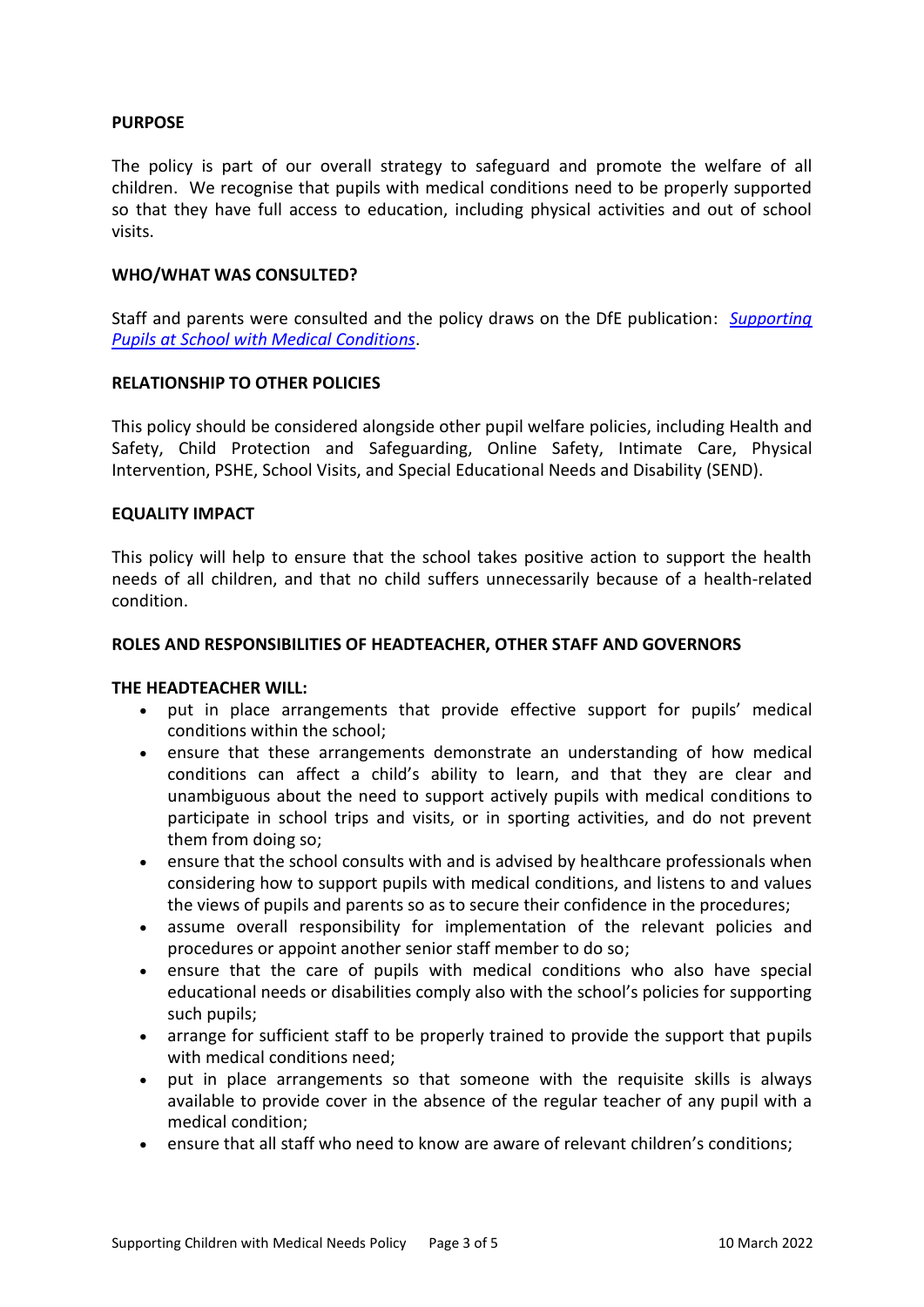- establish procedures to be followed when the school is notified that a pupil has a medical condition, including any transitional arrangements, the process to be followed when a pupil's needs change and staff training and support;
- determine who is responsible for liaising with healthcare professionals and parents when it is thought that healthcare plans may be necessary and subsequently for developing the plans, for reviewing them at least annually and for ensuring that they comply in detail with the requirements of *[Supporting Pupils at School with Medical](https://assets.publishing.service.gov.uk/government/uploads/system/uploads/attachment_data/file/803956/supporting-pupils-at-school-with-medical-conditions.pdf)  [Conditions](https://assets.publishing.service.gov.uk/government/uploads/system/uploads/attachment_data/file/803956/supporting-pupils-at-school-with-medical-conditions.pdf)*;
- arrange for contact to be made with the school nursing service in the case of any child who has a medical condition that may require support at school, but who has not yet been brought to the attention of the school nurse;
- arrange for school staff to be appropriately insured for supporting children with medical conditions and for them to be made aware that these arrangements are in place;
- ensure that the procedures for supporting pupils with medical conditions are developed and effectively implemented with partners.

The Headteacher will have overall responsibility for the development of Education, Health and Care Plans (EHCPs).

## **STAFF WILL:**

- put the welfare and well-being of children first at all times;
- be aware of the policy for supporting pupils with medical conditions and understand their role in its implementation;
- take into account the needs of pupils with medical conditions that they teach or otherwise work with;
- be aware of how a child's medical condition will impact on their participation in out of school and sporting activities;
- undertake suitable training and achieve the necessary level of competency before they take on responsibility to support children with medical conditions;
- understand that they must not give prescription medicines or undertake healthcare procedures without appropriate training;
- make sure that they know what to do and how to respond accordingly when they become aware that a pupil with a medical condition needs help.

## **SCHOOL NURSES:**

- will be responsible for notifying the school when a child has been identified as having a medical condition that will require support in school:
- may support the school's staff in implementing a child's EHCP and provide advice and liaison on relevant matters such as training.

## **THE FULL GOVERNING BOARD WILL ENSURE THAT:**

- the arrangements the school puts in place for supporting pupils with medical conditions are sufficient to meet its statutory responsibilities in accordance with *[Supporting Pupils at School with Medical Conditions;](https://assets.publishing.service.gov.uk/government/uploads/system/uploads/attachment_data/file/803956/supporting-pupils-at-school-with-medical-conditions.pdf)*
- the arrangements focus on the individual needs of each child and how their medical condition affects their participation in school life;